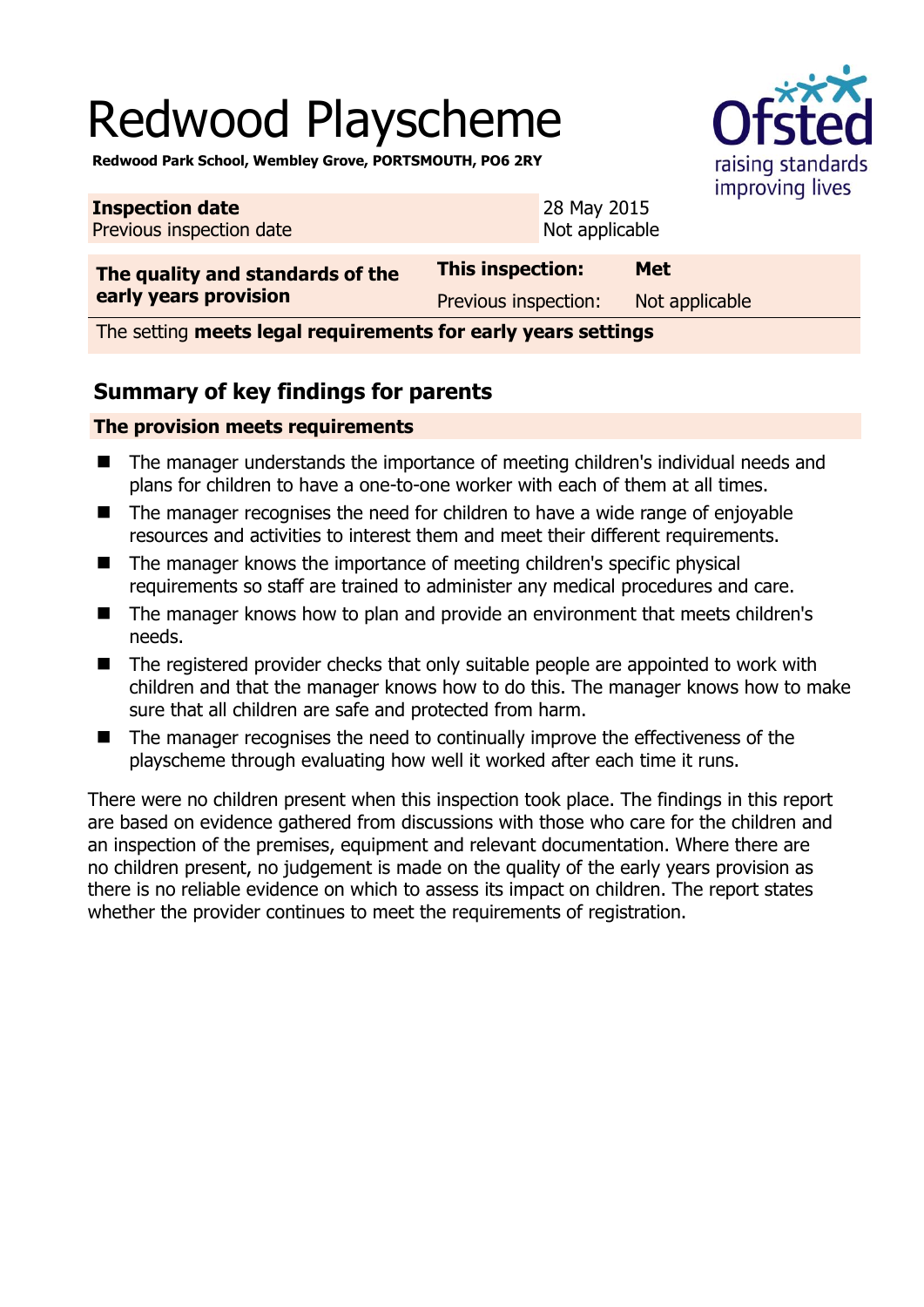#### **Inspection activities**

- The inspector observed the spaces and resources available for children's use.
- The inspector looked at policies and documents the provider uses when caring for children and discussed these with the manager.
- The inspector discussed the provider's self-evaluation methods and improvement plan with the manager.
- The inspector checked how provider plans to meet the safeguarding and welfare requirements when looking after children through discussion with the manager.

## **Inspector**

Amanda Shedden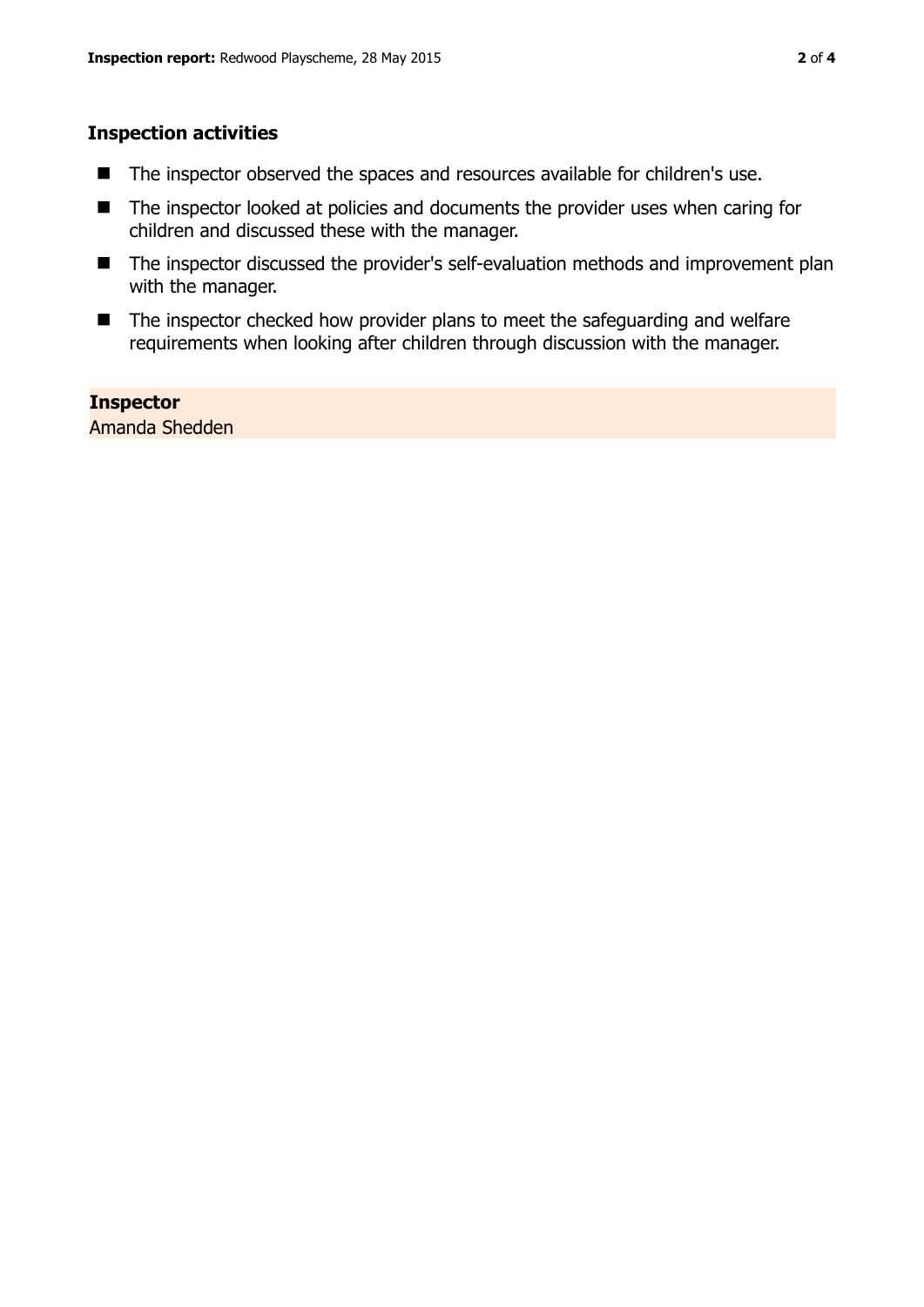## **Setting details**

| Unique reference number                             | EY442069                 |
|-----------------------------------------------------|--------------------------|
| <b>Local authority</b>                              | Portsmouth               |
| <b>Inspection number</b>                            | 808158                   |
| Out of school provision<br><b>Type of provision</b> |                          |
| <b>Registration category</b>                        | Childcare - Non-Domestic |
| Age range of children                               | $4 - 8$                  |
| <b>Total number of places</b>                       | 25                       |
| Number of children on roll                          | 0                        |
| <b>Name of provider</b>                             | Enableability            |
| Date of previous inspection                         | Not applicable           |
| <b>Telephone number</b>                             | 07876464507              |

Redwood Park Playscheme registered in 2012 . It is located in Redwood Park School, in Cosham near Portsmouth. The playscheme staff collect children from their homes and drop them off again after sessions. The playscheme operates most school holidays from Monday to Friday from 10am until 3.30pm. The playscheme is exclusively for children with severe special educational needs and/ or disabilities. There were no children on roll during the inspection.

This inspection was carried out by Ofsted under sections 49 and 50 of the Childcare Act 2006 on the quality and standards of provision that is registered on the Early Years Register. The registered person must ensure that this provision complies with the statutory framework for children's learning, development and care, known as the Early Years Foundation Stage.

Any complaints about the inspection or the report should be made following the procedures set out in the guidance 'Complaints procedure: raising concerns and making complaints about Ofsted', which is available from Ofsted's website: www.gov.uk/government/organisations/ofsted. If you would like Ofsted to send you a copy of the guidance, please telephone 0300 123 4234, or email enquiries@ofsted.gov.uk.